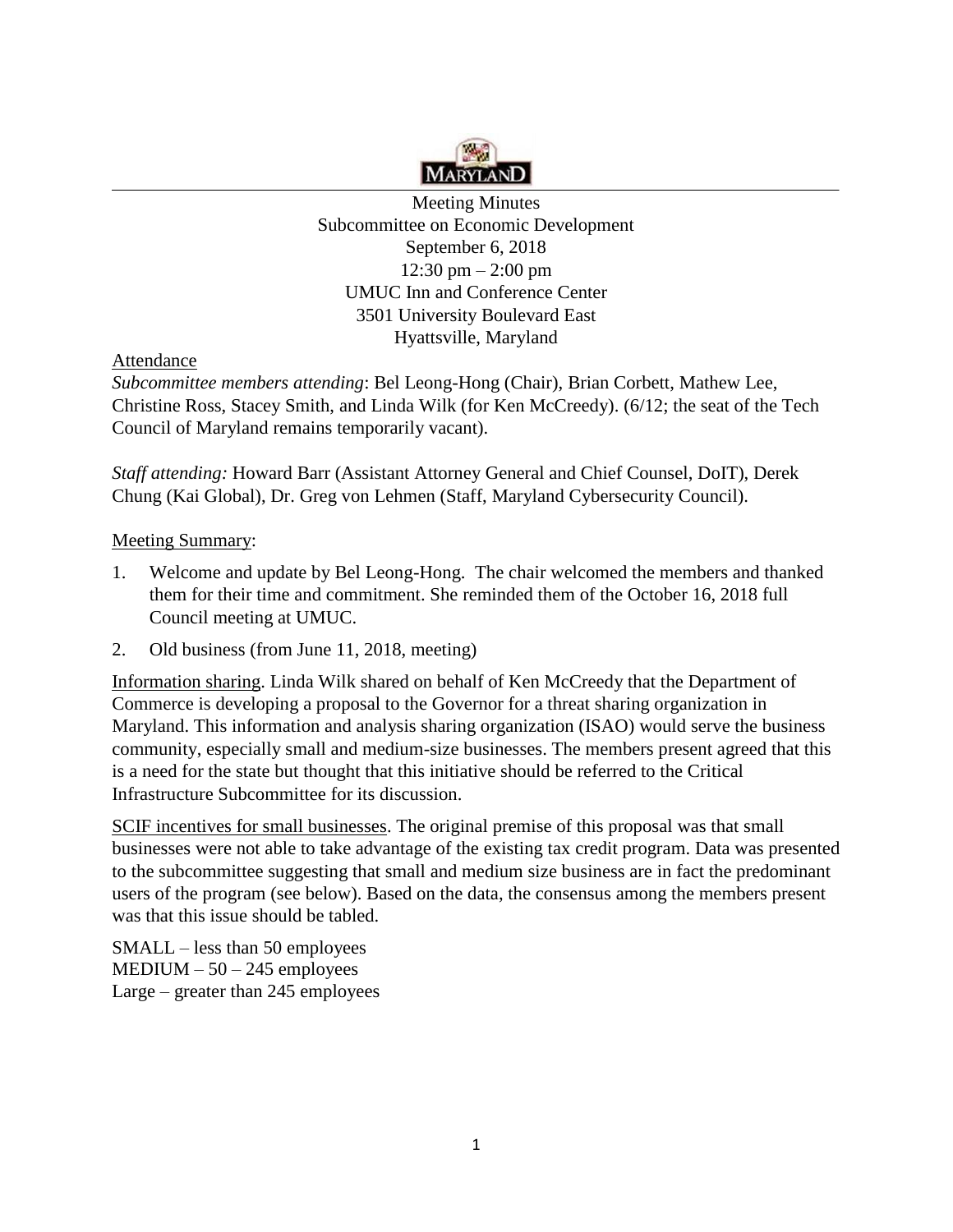# Tax Year (TY) 2013

|               | # of              | # of             |                   |                        |
|---------------|-------------------|------------------|-------------------|------------------------|
|               | <b>Businesses</b> | <b>Employees</b> | <b>Tax Credit</b> | <b>Credit/Employee</b> |
| <b>SMALL</b>  | 19                | 433              | \$576,384         | \$1,331                |
| <b>MEDIUM</b> | 18                | 1581             | \$,115,190        | \$705                  |
| LARGE         | ⌒                 | 2101             | \$308,426         | \$147                  |
| <b>Total</b>  | 40                | 4115             | \$2,000,000       | \$486                  |

## TY2014

|               | # of              | # of             |                   |                        |
|---------------|-------------------|------------------|-------------------|------------------------|
|               | <b>Businesses</b> | <b>Employees</b> | <b>Tax Credit</b> | <b>Credit/Employee</b> |
| <b>SMALL</b>  | 26                | 627              | \$699,719         | \$1,116                |
| <b>MEDIUM</b> | 17                | 1567             | \$620,667         | \$396                  |
| LARGE         |                   | 12441            | \$679,614         | \$55                   |
| <b>Total</b>  | 48                | 14635            | \$2,000,000       | \$137                  |

## TY2015

|               | # of              | # of             |                   |                        |
|---------------|-------------------|------------------|-------------------|------------------------|
|               | <b>Businesses</b> | <b>Employees</b> | <b>Tax Credit</b> | <b>Credit/Employee</b> |
| <b>SMALL</b>  | 28                | 815              | \$520,849         | \$639                  |
| <b>MEDIUM</b> | 17                | 1700             | \$804,241         | \$473                  |
| LARGE         |                   | 15013            | \$674,910         | \$45                   |
| <b>Total</b>  | 50                | 17528            | \$2,000,000       | \$114                  |

## TY2016

|               | # of              | # of             |                   |                        |
|---------------|-------------------|------------------|-------------------|------------------------|
|               | <b>Businesses</b> | <b>Employees</b> | <b>Tax Credit</b> | <b>Credit/Employee</b> |
| <b>SMALL</b>  | 33                | 843              | \$445,530         | \$529                  |
| <b>MEDIUM</b> | 24                | 2390             | \$1,029,330       | \$431                  |
| LARGE         | 6                 | 16854            | \$525,140         | \$31                   |
| <b>Total</b>  | 63                | 20087            | \$2,000,000       | \$100                  |

Tax credits to companies sponsoring cyber apprenticeships and paid internships. The Maryland Chamber of Commerce has led on the issue, supporting legislation in 2018 and will do so again in 2019. The members present agreed that this measure would not only support workforce development but would also provide a mechanism for starting security clearances for apprentice employees.